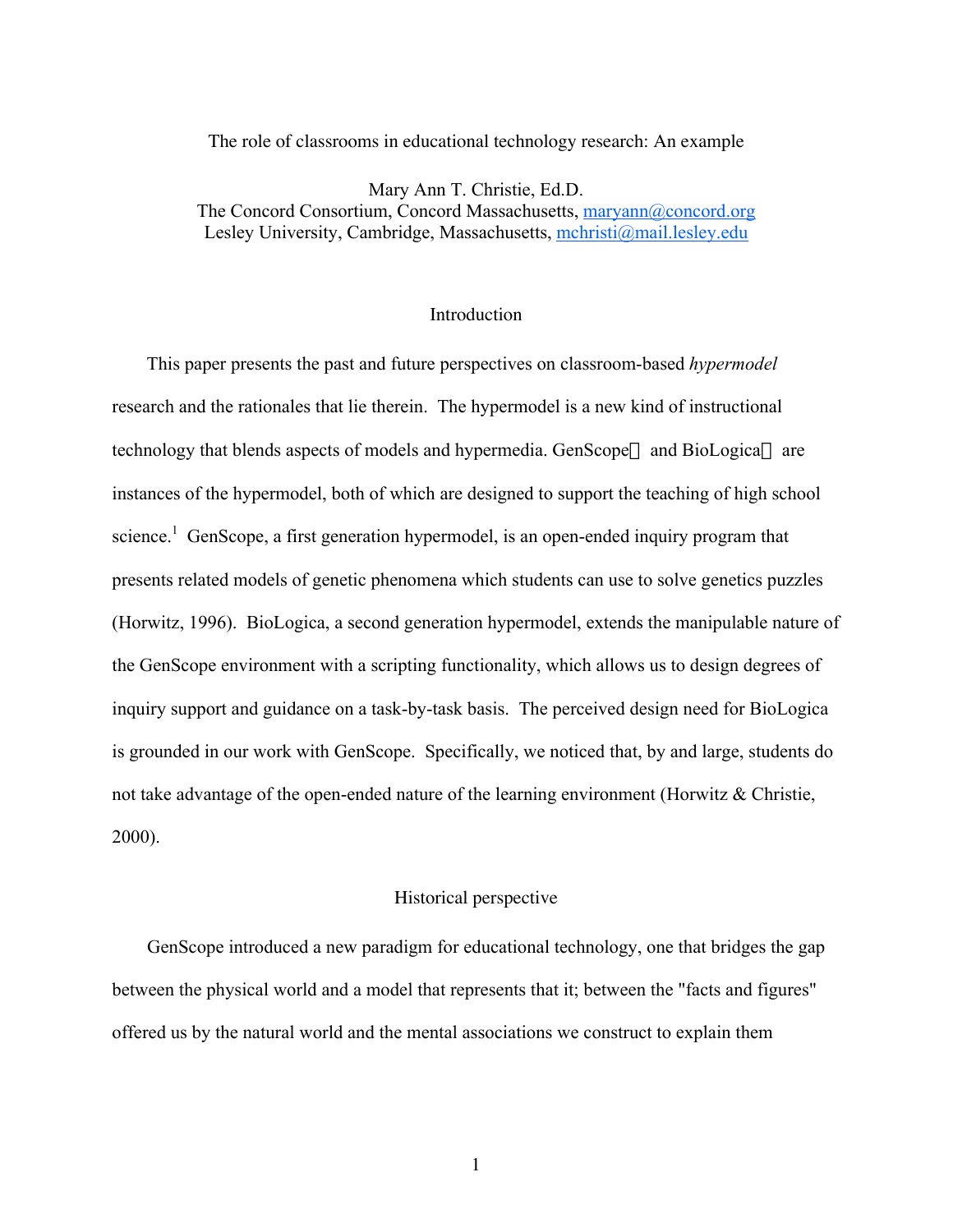(Horwitz, 1996). It was hypothesized that hypermodels might change the learning experience such that an experimental test group could outperform a control group by demonstrating increased levels of learning (after replacing the science textbook with GenScope). This theoretical expectation stems from historical knowledges in education, generally and in science education specifically.

Generally speaking, deep cultural changes are often induced by the introduction of technological advances in society. For example, the introduction of literacy, and practices associated with it, fundamentally changed ways of learning and knowing in primary oral cultures (Ong, 1982). Moreover, universal schooling itself was an outgrowth of the printing press and the resulting widespread premium placed on literacy (Eisenstein, 1979; Postman, 1982). We hypothesized that the development of hands-on learning technologies would slowly change the face of education.

With regard to science education, we had hoped to mediate multilevel thinking, which is one of the largest barriers to deep comprehension. For many students of science, it is difficult to think about how things we can see (effect) connect with things we can't see (cause) (Johnstone, 1991). The traditional textbook approach to science learning primarily gives students information and asks them to think deductively by reasoning from cause-to-effect. Yet research on classical genetics problem-solving has shown that scientists learn through inductive thinking or by reasoning from effect-to-cause (Stewart, Hafner, Johnson & Finkel, 1992; Slack & Stewart, 1990; Stewart & Van Kirk, 1990). It was theorized that GenScope would help students turn information into knowledge by emphasizing this reverse pattern of thinking and by providing

 $\frac{1}{1}$  $<sup>1</sup>$  The development of these programs is supported by the National Science Foundation. For details on the</sup> technological aspects, see Horwitz & Burke (2002).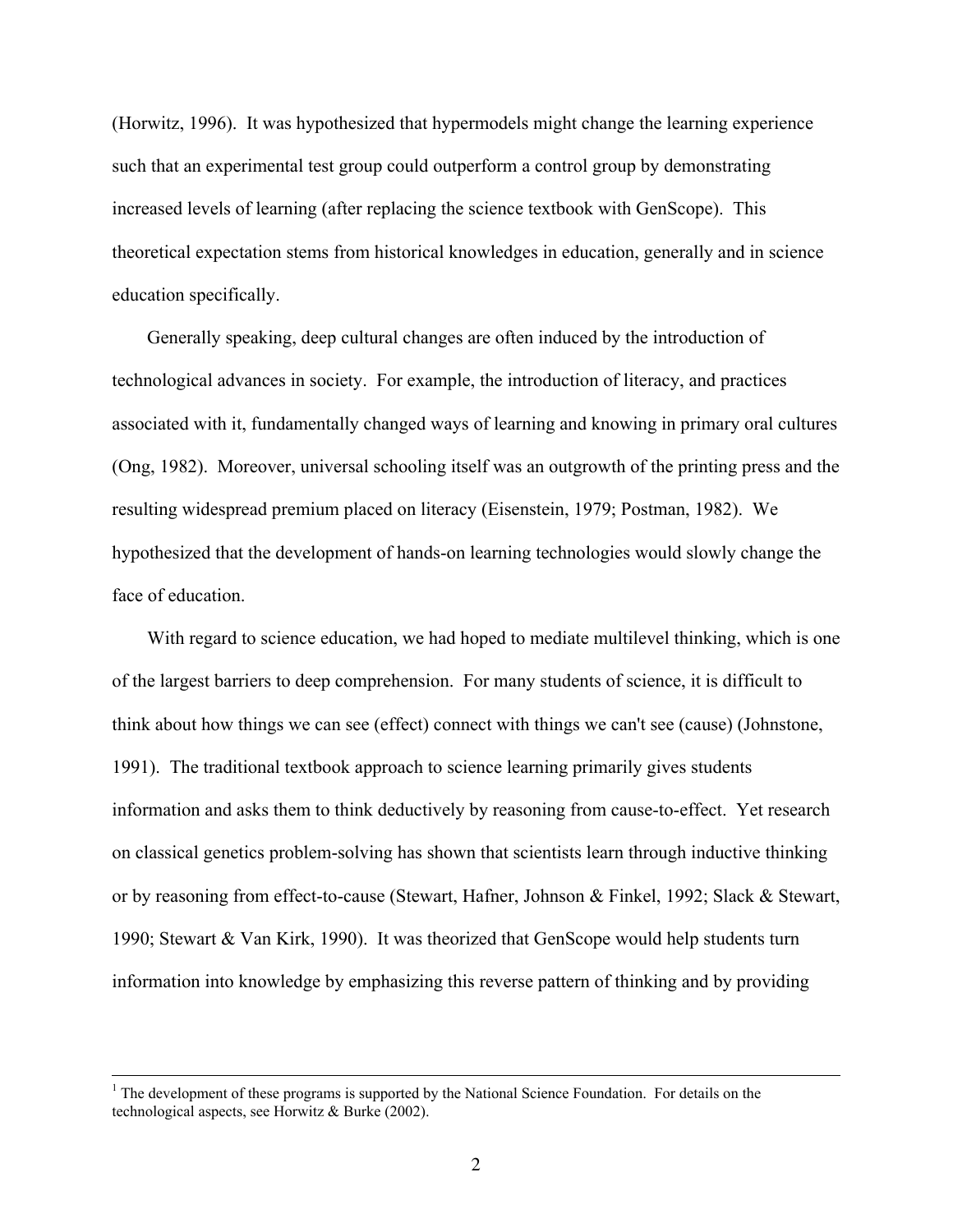students with opportunities to solve problems inductively and deductively (Christie, 1997; Horwitz, 1996).

The group of professional technologists involved in this work is focused on understanding optimal and effective uses of computers in education. From the beginning, we have gone into classrooms in an effort to understand the effectiveness of our work, specifically by offering technology-supported instructional materials to willing high school science teachers.

Early project research questions were exclusively product-focused. The first quasiexperimental research project was conducted at a local area urban high school, attempting to determine whether the use of technology increased science achievement in a "test" population relative to a "comparison" population.<sup>2</sup> Learning outcomes of the two populations (10<sup>th</sup> grade biology classes) were statistically analyzed for significant achievement differences. The treatment in the experimental design was the use of instructional technology as a replacement for the textbook in one class, whereas the comparison class used the textbook. The same teacher, in the same urban public high school, taught both classes, using the textbook in one and the computer in the other.

The differences in learning outcomes were not statistically significant, yet the behavioral differences I observed in the GenScope class were remarkable. Specifically, students in the treatment group performed poorly on the written exam, yet verbally demonstrated scientific understanding spontaneously, accurately, and much more deeply than students in the comparison group, who had performed just as poorly on the written test. Those students who had failed to demonstrate knowledge of genetics on paper-and-pencil tests were capable of demonstrating understandings *in situ*. Moreover, these students exhibited greater resilience and effort

 $\frac{1}{2}$  Research hypothesis: Students who use the computer (*GenScope*) instead of a textbook will increase their levels of science learning.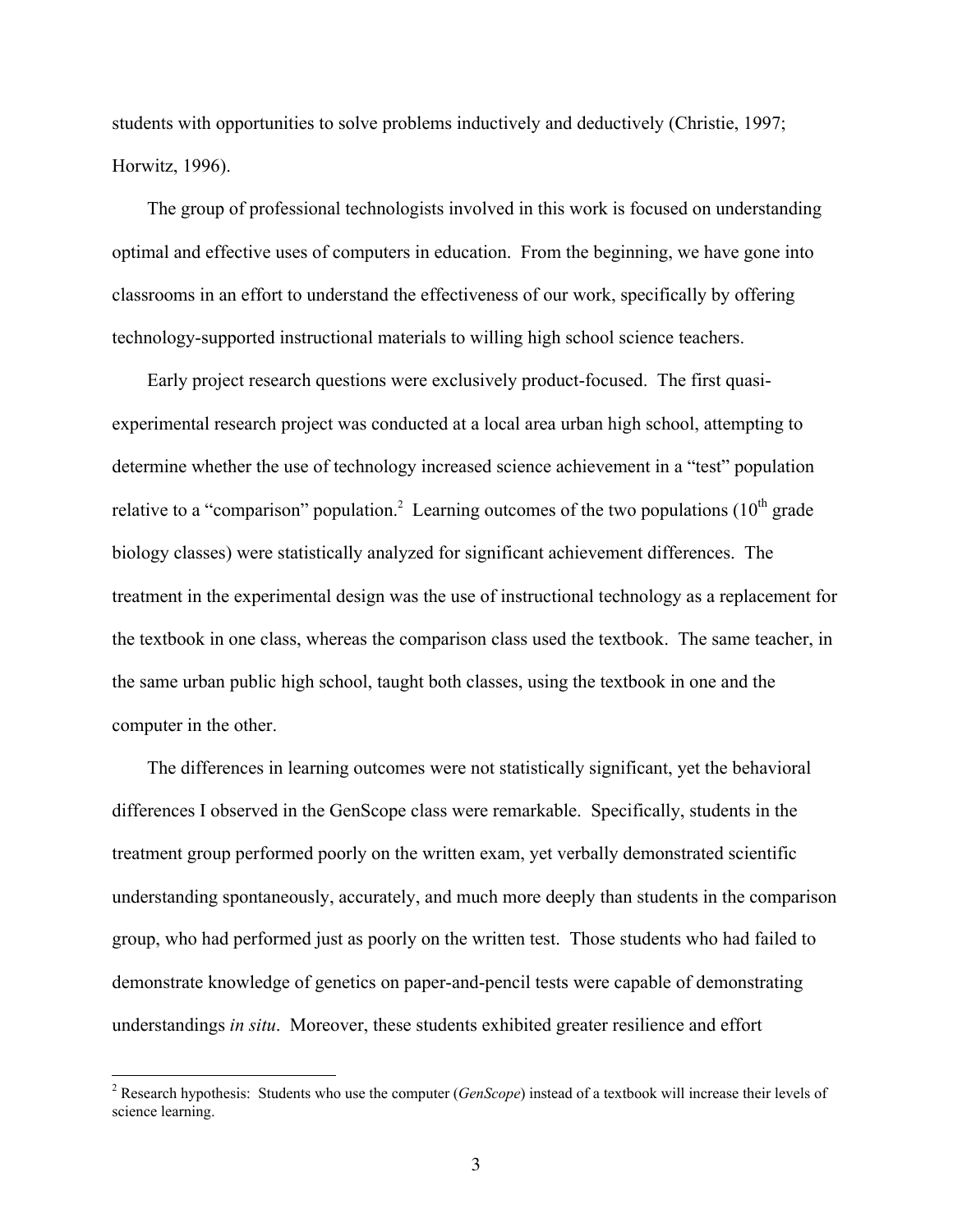(constructs I had not thought to examine in this study) and outperformed the control group on a small number of questions designed to assess critical thinking (Christie, 1997).

The students in the treatment group were exposed to a dramatically different kind of classroom where basic skills were not used as a hurdle to attempting complex reasoning and problem-solving tasks. Rather, they were confronted with increasingly difficult tasks and they faced these head-on with impressive, albeit mixed, results (Christie, 1997). This is consistent with widespread agreement among educators and psychologists (Collins, Brown, & Newman, 1989; Means, Chelemer & Knapp, 1991; Resnick, 1987) that advanced comprehension, reasoning, composition and experimentation skills are acquired through a learner's interaction with content rather than through transmission of facts.

Dr. Daniel Hickey, then at the Educational Testing Service (ETS), conducted a series of classroom-based experiments looking for a GenScope effect. As was consistent with the earlier reports, GenScope students did not statistically outperform the relevant comparison groups. However, with paper-and-pencil based scaffolding, one GenScope group in the Hickey experiments did outperform its control counterpart (Hickey, Kindfield, Horwitz & Christie, 1999).

It was at this point in the research history that the team first became divided with on the as regards the success of early efforts. The majority perspective is that the early work yielded failed experiments, citing insignificant differences between test and control groups as evidence of such failure. The minority perspective, which I myself hold, views the early research efforts as a success. These efforts yielded interesting, albeit paradoxical, data which I set out to follow, however unexpected.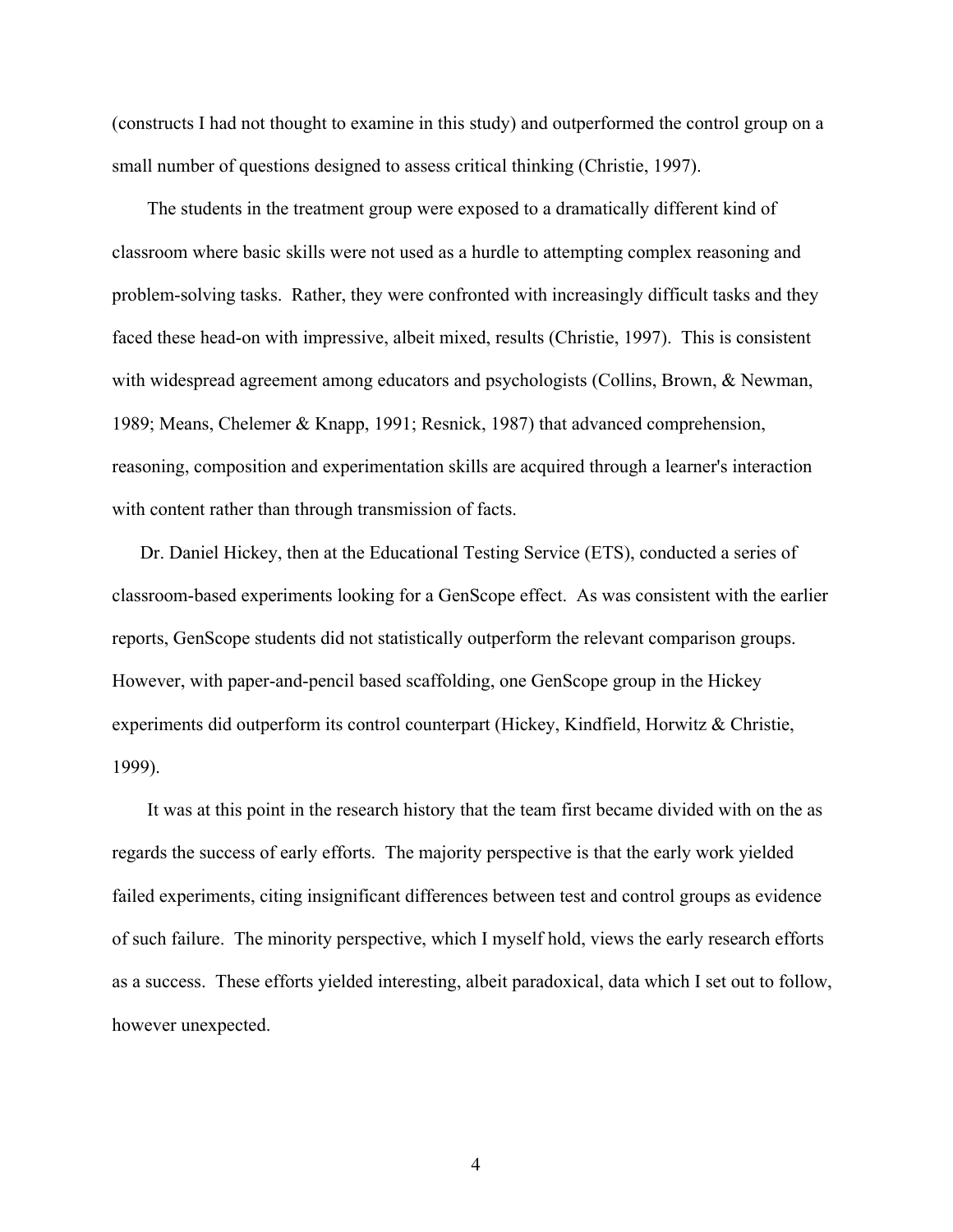# *Getting perspective*

Curious about the different student performances across modalities, I began to ask students what they thought about their computer-based instructional experiences. I soon learned that GenScope students viewed these experiences not as a different way to learn, as the teacher and the researchers had, but as "somethin' more than learnin'" (Christie, 1999). GenScope students attributed themes to their learning experiences that echo educational literature in terms of reflection, incremental learning, and autonomy. Specifically, they described their computerbased experiences as follows: "We talked yet we were still learnin'," "It don't matter [that we didn't get it right], we *learned* somethin', that's what's *important*"; and finally, "We understood it more 'cause we were doin' it ourself." Moreover, these students spoke of learning in other classes in ways that resonate with traditional instructional methods: "They [teachers] just sit there and teach. And we just write ucchhh! It's aggravatin'! (sighs)," and "We don't go up there [to the blackboard]. She just tells us stuff."

The primary educational conclusion I drew from this first inquiry on students' computerbased experiences was one of a perceived cultural shift with respect to academic tasks. The gap between the learning opportunities available during the normal course of high school science instruction and hands-on, minds-on work that we made available through our intervention was so wide, that active science learning was a completely new experience for these students. One implication of this gap is that these students, and perhaps others like them, would need to "learn how to learn like a scientist" before they could learn to think like one. Learning to learn, a form of meta-cognition, is a particularly valuable skill for all students, but especially so for the student at risk. "The flexibility and competencies embedded in the techniques of learning *how* to learn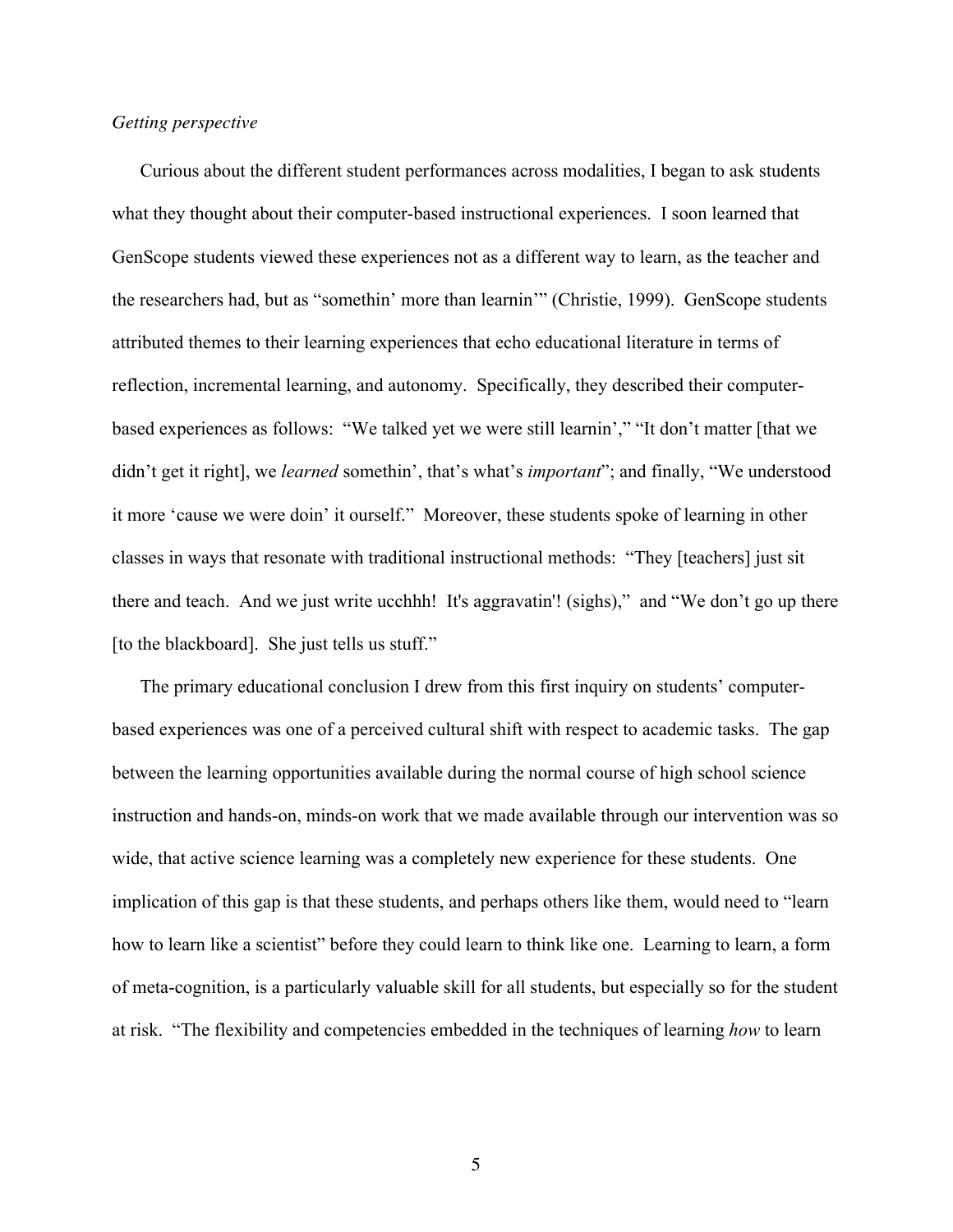may have the most lasting influences on student achievement" (Chipman & Segal, 1985, as referenced in Preissen, 1988, pg. 39)."

Analyzing the GenScope learning experience in student voice inspired me to construct the following grounded theory: instructional tasks themselves hold tacit theories of teaching and learning, and perhaps of academic success and failure as well. Moreover, different representations of a task designed to teach the same content could hold very different theories. According to this grounded hypothesis, for example, paper-and-pencil activities, where students traditionally must choose an answer, would put forth an "ability matters" model of teaching and learning. Conversely, hypermodel activities, where students would *construct* rather than *choose* potential answers, would put forth an "effort matters" model of teaching and learning. In the former model, ability would covary with success or learning, whereas in the latter model, effort would covary with success or learning.

This link between tacit models of teaching, learning, and instructional tasks is also present at an aggregate level of practice. For example, the ubiquitous aspects of science instruction I have observed in urban schools, such as direct lectures; vocabulary lessons; drill-and-practice routines; directed seatwork activities with end-of-chapter textbook exercises; and the "pop-quiz," would hold a theory of learning as entity-based–students either know the answer or they do not. Furthermore, these and other documented aspects of urban pedagogy (Haberman, 1991; Spencer, Dornbusch, Mont-Reynaud, 1990) would hold a tacit theory of teaching as "telling" and a tacit definition of academic success as the measured ability to memorize, recall, or otherwise apply procedural knowledge. Conversely, I argue that aspects of practice that emphasize problemsolving, experimentation, inquiry, and other hands-on or minds-on activities, which are more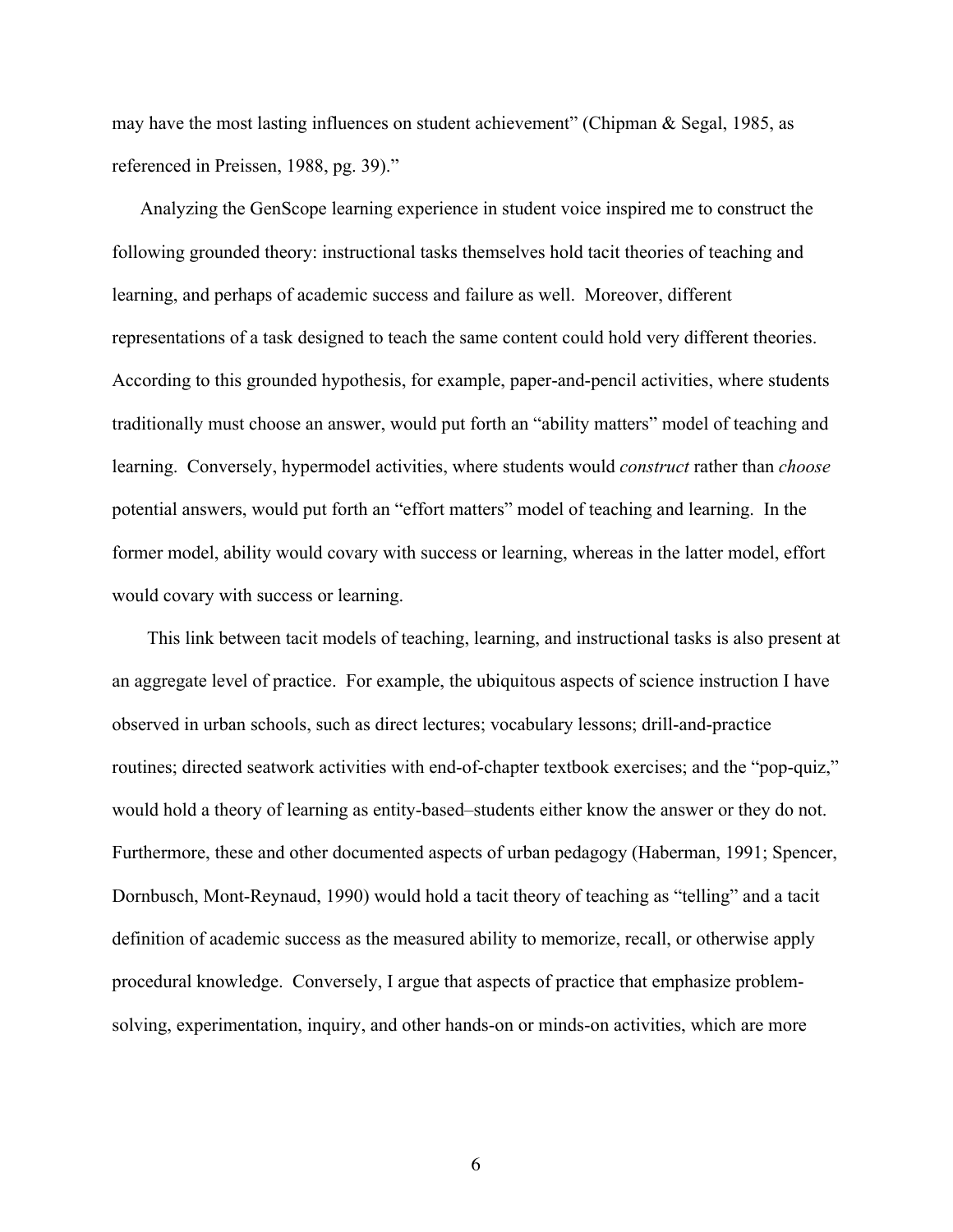often found in suburban settings, hold quite different theories of teaching and learning, and quite different definitions of success and failure. $3$ 

# Emerging perspectives

As previously discussed, our initial hypermodel research efforts with GenScope concerned such technology's ability to help students acquire cognitive schema of difficult science topics (Christie, 1997; Horwitz & Christie, 1999; 2000; Hickey et al. 1999).<sup>4</sup> The residual questions of these initial field experiences have necessitated a more discerning investigation of technologysupported learning and the influence of technology on these dimensions in educational and social contexts. In response, the theoretical framework has been broadened to include the multidimensionality of learning (cognitive, affective, behavioral, and social outcomes), the complex of research questions has been increased to include such constructs as school and classroom cultures, and the methodology has been expanded as appropriate.

#### *Theoretical framework*

The theoretical framework, which once consisted of science education theories and constructs alone, has been broadened to include the educational psychology of achievement. A long-standing discipline in educational and psychological research, the psychology of achievement has grown from the study of individual traits (e.g., the "need for achievement") to the study of the contexts in which achievement occurs (Lewin, 1957; Maehr & Midgley, 1996). Educational anthropologists (McDermott, 1997; Spindler, 1987), cultural psychologists (Bruner, 1996; Cole, 1998; Rogoff, 1998) and social psychologists (Brown, Bransford, Ferrara, &

<sup>&</sup>lt;sup>2</sup><br>3 In their recent book *The Connected School*, Means, Penuel & Padilla (2001) argue that these qualitative differences in urban and suburban pedagogies continue to reveal themselves in technology-supported practice.

 $4$  For details on BioLogica outcomes and the relevance to the study of classroom cultures, see Buckley, Gobert & Christie (2002).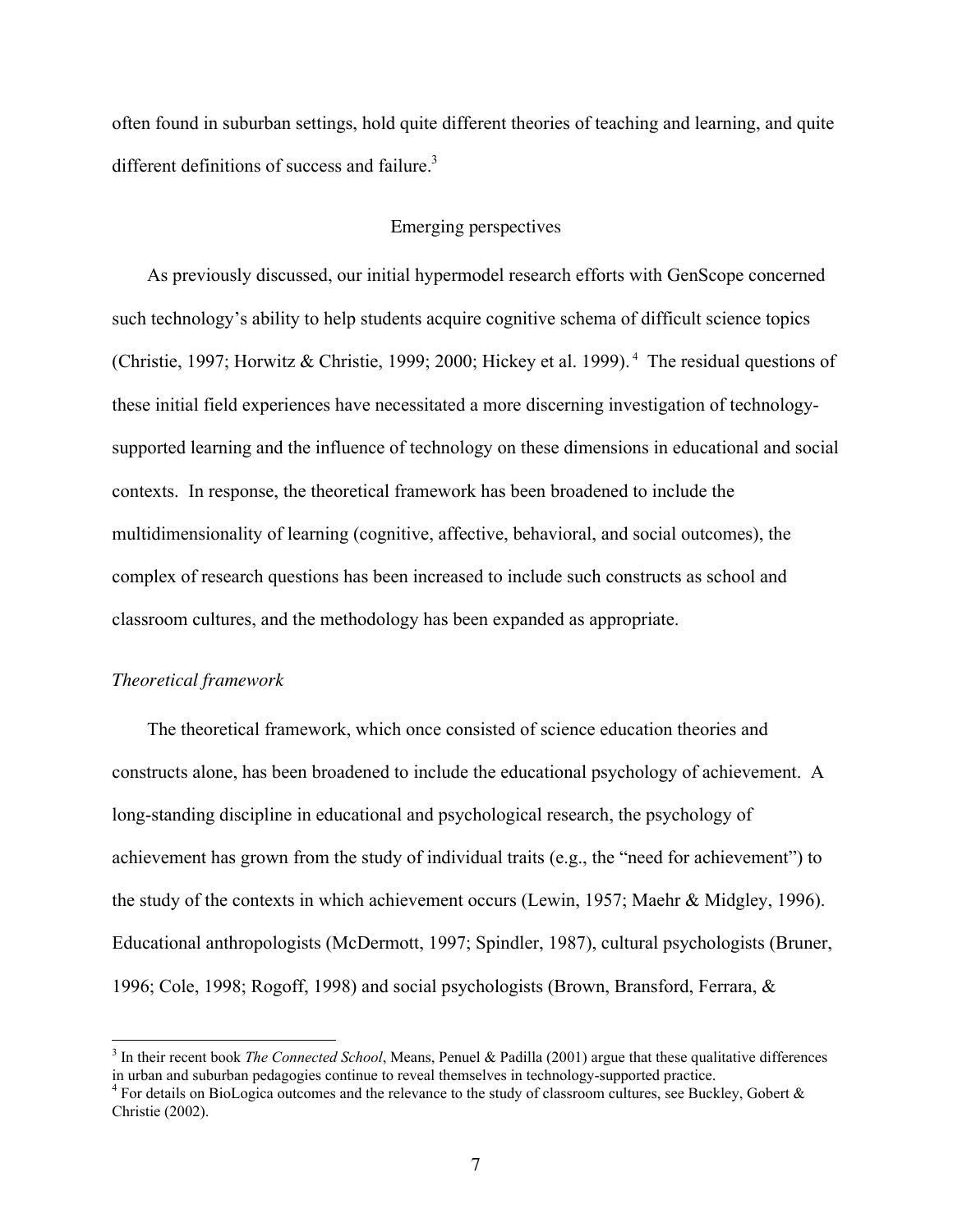Campione, 1983) have long suggested that human behavior needs to be understood in relation to context. Many of those who study the psychology of achievement have begun responding to this call.

Achievement motivation is the study of goal-directed behavior as it relates to educational settings (Weiner, 1990). Historically, links between students' perceptions, learning behaviors, and affective responses have received very little research attention (Schunk, 1992). However, in the last twenty-five years, there has been an increased interest in students' perceptions of their educational experiences. Moreover, motivation theory itself is experiencing a renewed vigor in educational psychology (Weiner, 1990), due in part to the importance of social cognition in educational settings and the study of meaning and context in research on learning (NRC, 2001).

The primary construct investigated by motivation researchers is *achievement cognitions*, which represent beliefs about related academic concepts such as intelligence, success (or failure), and the nature and purpose of learning (Ames, 1992; Dweck & Bempchat, 1983; Weiner, 1979). This research has consistently shown that achievement cognitions are strong predictors of adaptive learning behaviors and academic achievement–in some cases, stronger than individuals' prior achievement histories. Moreover, it has shown that learning is multidimensional, involving cognitive, behavioral, affective, and social outcomes (Weiner, Graham, Taylor, & Meyer, 1992). Although the current focus of this field is to examine aspects of classroom environments that contribute to adaptive beliefs and outcomes (Ames, 1992), until recently, achievement cognition research has never been conducted ethnographically or in educational contexts that are becoming increasingly technological (Christie, 2000).

In the first ethnographic study on the nature of achievement cognitions, I have found support for my long-standing theory that the details of instruction, including the representational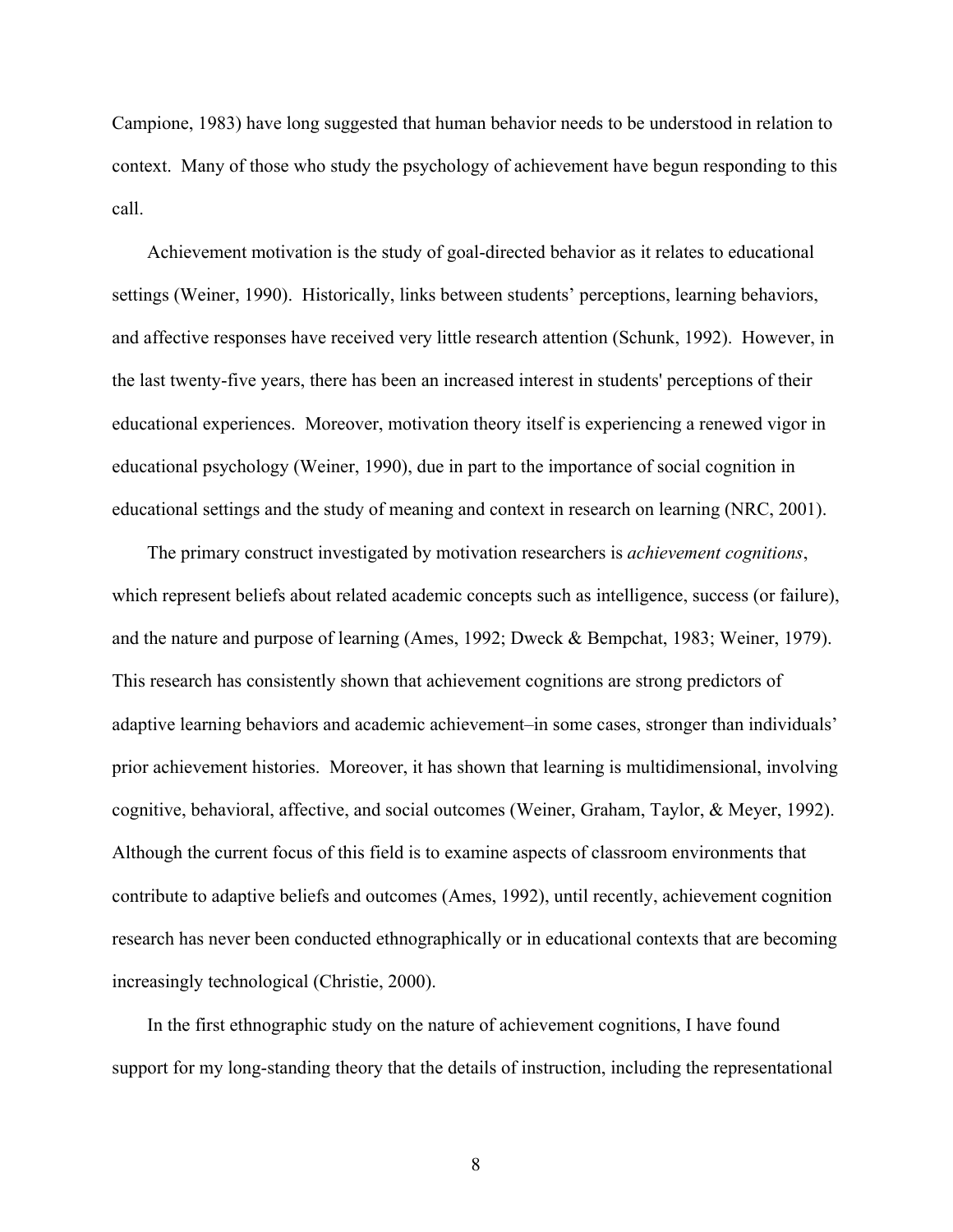modality of the task, influence students' achievement cognitions and related behaviors (Christie, 2001). In brief, the nature of instructional tasks was a salient theme by which students organized achievement cognitions. All students who regularly attended the  $10<sup>th</sup>$  grade public high school biology class that I examined represented cognitions about success (failure) that were deeply entangled in the details of instruction. In this urban classroom, science was taught almost exclusively as facts, figures, and other information. Students' conceptualization of academic success experiences in science were all about the "answer" e.g., "success means knowin' the answer" and their academic strategies were completely aligned with those beliefs e.g., "show up," "pay attention," "take down the notes," and "study." When the teacher shifted to a constructivist, hands-on pedagogy through the use of the BioLogica hypermodel, several lowerachieving students differentiated their beliefs about success e.g., "In the computer room, I was learnin' because I was makin' mistakes." These students also constructed new academic strategies, which were, again, aligned with their beliefs about success.

The implication of this finding is exciting on two levels. First, it suggests that educators can influence academic achievement at its earliest inception – the point at which students' construct beliefs that influence their learning behaviors. Second, it suggests that technology has a role to play in achievement beliefs. I argue that to understand this role, we must first understand the contexts in which technologies are becoming integrated with instruction.

## *School and classroom cultures*

"The real promise of technology in education lies in its potential to facilitate fundamental, qualitative changes in the nature of teaching and learning" (PCAST, 1997). Yet powerful technologies often get used in limited ways, which results in maintaining, rather than transforming instructional practice (Cuban, 2001). Limited use that leads to such maintenance is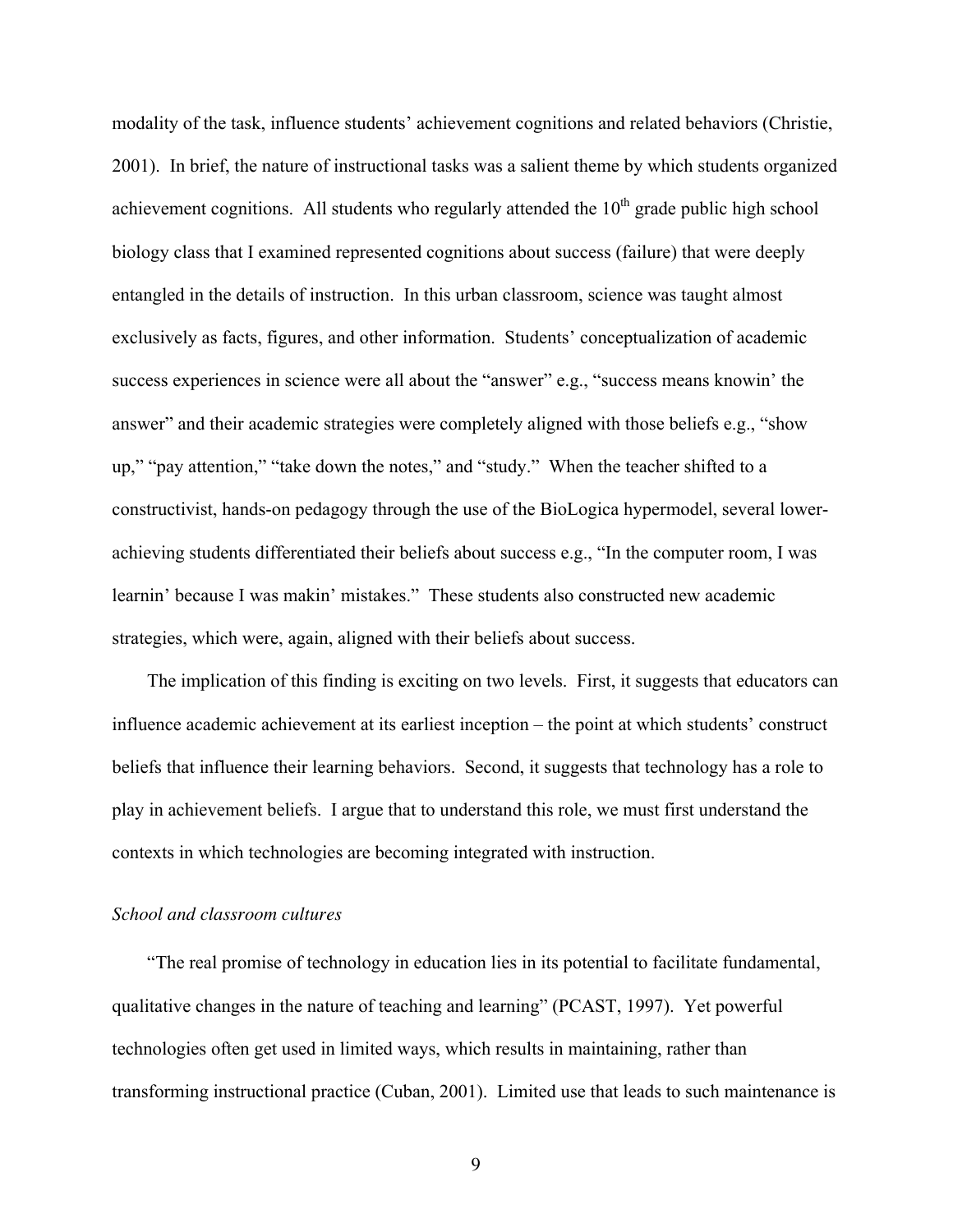not necessarily due to limitations of technologies but rather to limitations of teachers' mental models of professional practice. Cultural psychologists and educational anthropologists refer to mental models of practice in relevant settings as "cultural knowledge" (Spindler, 1987).

The complexities of educational technology interventions arise on social and institutional levels, which include existing practice and relevant cultural knowledges. The effects of technology interventions will ultimately be known through understandings of the contexts in which they are embedded and the existing cultural knowledges that are constructed and applied there. In order to fully capture the influences that technologies have on education, we need to begin with the educational cultures and contexts in which we attempt to introduce change.

Consideration of context is therefore critical in educational technology research. However, context is more than the classroom environment, which in turn is more than the physical–even observable–characteristics of the room. I argue that context *becomes* culture through participants' construction and application of cultural knowledge. This view is consistent with Goldman-Segall's (1998) wish to look at school " ... not only as a place that disseminates culture to those who have no choice but partake in its rituals, but also as a place where cultures emerge and are created, layer upon layer" (p. 11).

This perspective on culture considers many layers, including prior and present teaching and learning experiences, past and present experiences with educational technologies, and the relevant beliefs and behaviors implicated in the examination of practice from the perspectives of teachers, students, researchers, and technologists. A sample of emerging research questions is provided below.

- 1. What are the school, science classroom, and instructional contexts in which we will later conduct longitudinal research?
- 2. What are teachers' and students' beliefs about teaching and learning of high school science?
- 3. What are teachers' and students' experiences in high school science classrooms?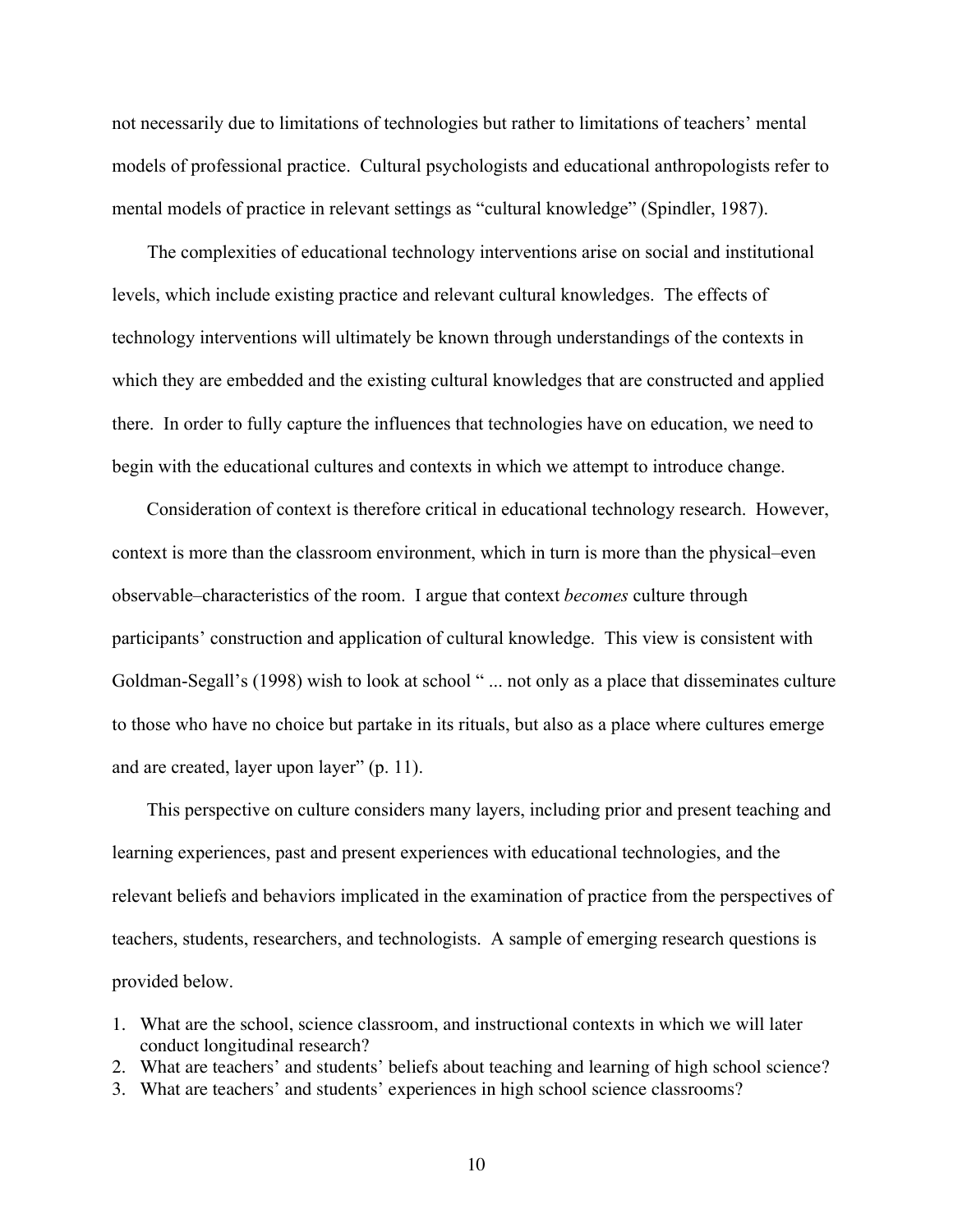- 4. What is the offering & availability of existing instructional technologies?
- 5. How often and in what ways are science teachers and students using computers in instruction?
- 6. What are teachers' and students' experiences of computer use in high school science?
- 7. What are teachers' & students' beliefs about and attitudes toward computer use in science teaching & learning?
- 8. What are teachers' beliefs about and experiences with change?
- 9. What are students' beliefs about and experiences with change?

10. Given the availability, use, experiences, & beliefs: in what ways have teaching & learning of high school science remained stable? In what ways have teaching & learning of high school science changed?

11. How can these data inform the instructional design of our technologies and related research efforts?

12. How can these culturally-specific notions shape a theory of effective institutional change?

## *Expanding Methodology*

"We need far more analytical and empirical explanation for successes and failures [of learning technology experiences], particularly in K-12 and university education, with research methodologies that acknowledge the complexities of such interventions" (PITAC, 2001, p. 8). As reflected in this call for research, the effects of technology on education are not easily measured. This is particularly true of innovative technologies, which often challenge existing cultural models of teaching and learning by provoking thought about new possibilities. Some changes may be immediate and observable, such as a shift in teacher-centered to studentcentered activities, whereas others may be tacit and incremental, as in new meanings or strategies that students' may construct concerning academic success.

Naturalistic evaluation and qualitative methods have emerged as approaches to study natural settings where innovations are introduced. This type of inquiry is fundamental to describe activities that take place in the setting, to understand the meaning of these activities for participants in that setting, and what is important about the innovation and the setting. Qualitative methodologies are therefore essential to understand the institutional, social and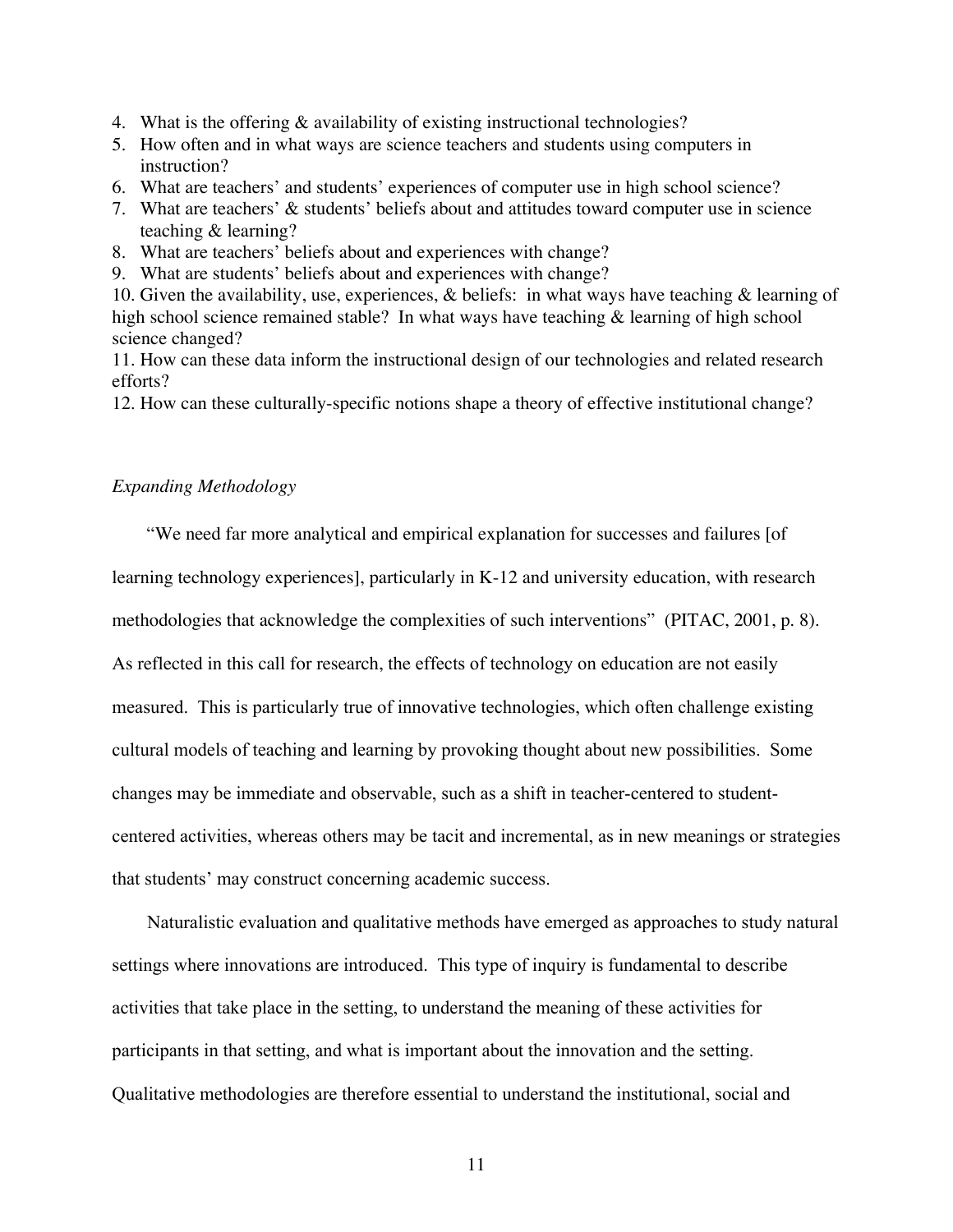cultural complexities that are part of teaching and learning, both with and without technology. These inquiry methods serve to provide rich descriptions of existing practice and of the fundamental, qualitative changes that emerge with technology *in medias res*.

Phenomenological methods of inquiry do not preclude the use of quantitative measures. However in hypothesis-generating work, they certainly precede such measures. For instance, if constructivist technology is new to a given academic environment, it may be necessary to begin with qualitative methods to search out the how and why questions and to generate hypotheses about possible effects. In such an environment, quantitative data may be more appropriately collected after the use of the technology has stabilized and grounded hypotheses have been generated by naturalistic observation and inquiry in that particular context.

Finally, an important finding from a methodological perspective is the necessity to triangulate data (Bogdan & Biklen, 1982; Carini, 1975; Patton, 1990). With respect to the study of effects on human thought and behavior, particularly in educational settings, qualitative research methods must seriously be considered as a component in the design of all classroombased research. The investigation of human phenomena as documented by descriptive, qualitative data, such as interviews or observations, may not fit a predictive model, as would quantitative test scores, but is far more valuable in capturing the human stories behind the research questions**.**

## Closing Comments

The classroom serves not only as a place for student learning but also as a place where we ourselves, as technologists and researchers, become educated about student learning. The evolution of the hypermodel research efforts since 1995 is but one application of new understandings. There is much more to be learned. Teachers and students hold very strong -and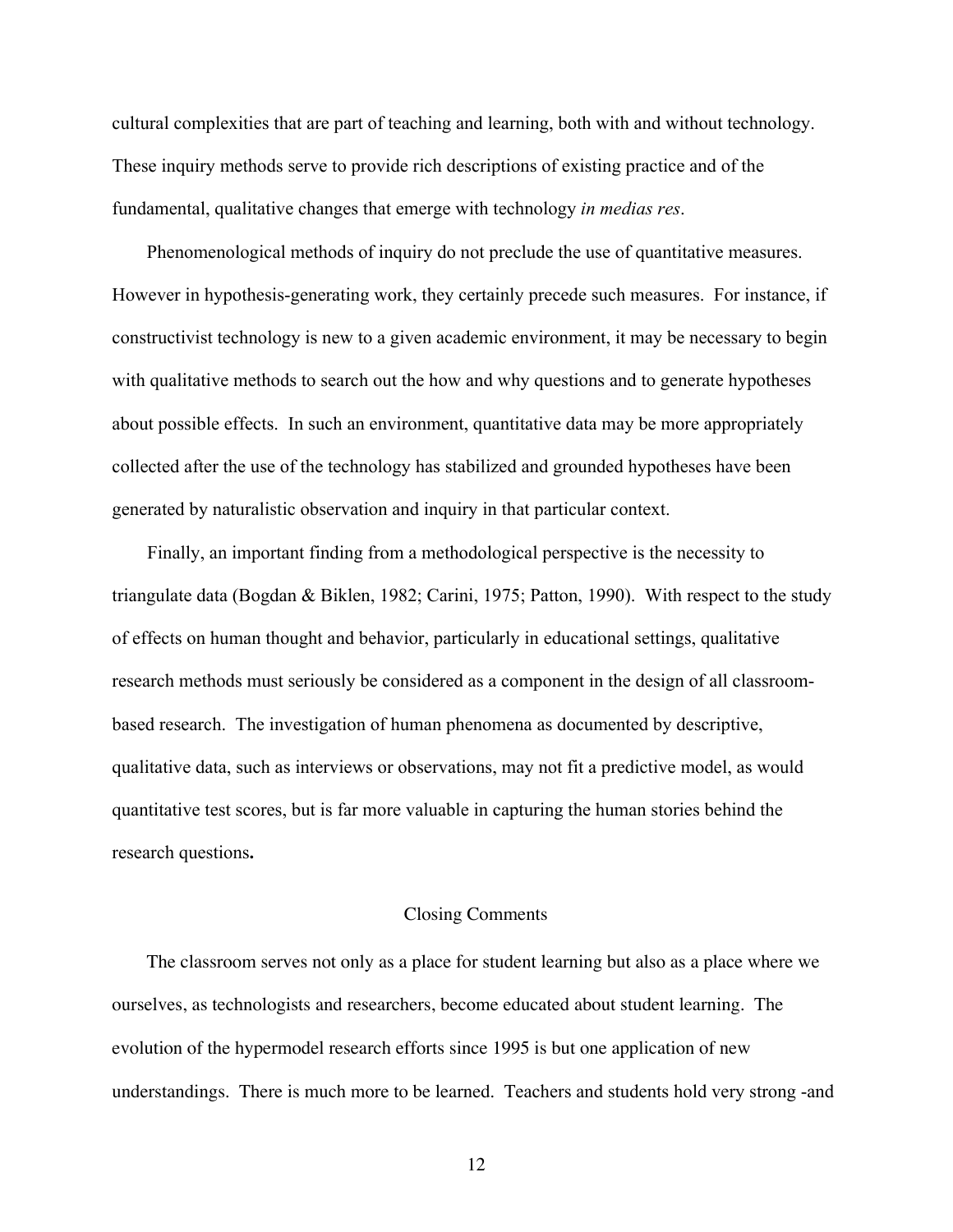likely very different-beliefs about the role of technology in teaching and learning. These beliefs, other cultural knowledges, and educational contexts will influence the ways in which technology is perceived, applied, and evaluated by teachers and students. Ultimately, the effects of the hypermodel (and indeed of any instructional technology) will depend on the culture and context in which it is embedded. I suggest that understandings of resultant educational effectiveness and technology's role therein will be most meaningfully developed one classroom at a time.

## Bibliography

Ames, C. (1992). Classrooms: Goals, structures, and student motivation. Journal of Educational Psychology, 84(3), 261-271.

Bogdan, R.C., & Biklen, S.K. (1982). Qualitative research for education: An introduction to theory and methods. Boston: Allyn & Bacon.

Brophy, J., & Good , T.L. (1974). Teacher and student relationships: Causes and consequences. NY: Holt, Rinehart, & Winston.

Bruner, J. (1996). The culture of education. Cambridge, MA: Harvard University Press.

Buckley, B. & Gobert, J. & Christie, M.T. (2002, April). Model-based teaching and learning with hypermodels: What do they learn? How do they learn? How do we know? Paper to be presented at the annual meeting of the American Educational Research Association, New Orleans, Louisiana, April 1, 2002.

Carini, P. (1975). Observation and description: An alternative methodology for the investigation of human phenomena. North Dakota: University of North Dakota Press.

Christie, M. (2002, April). The role of culture and context in achievement beliefs: An exploration. Paper presented at the annual meeting of the American Educational Research Association, New Orleans, Louisiana, April 4, 2002.

Christie, M. (2001). Portraits of achievement beliefs: An exploratory dialogue between urban high school students and the achievement motivation literature. Doctoral dissertation submitted to Harvard University, April 2001. Harvard University: Cambridge, Massachusetts.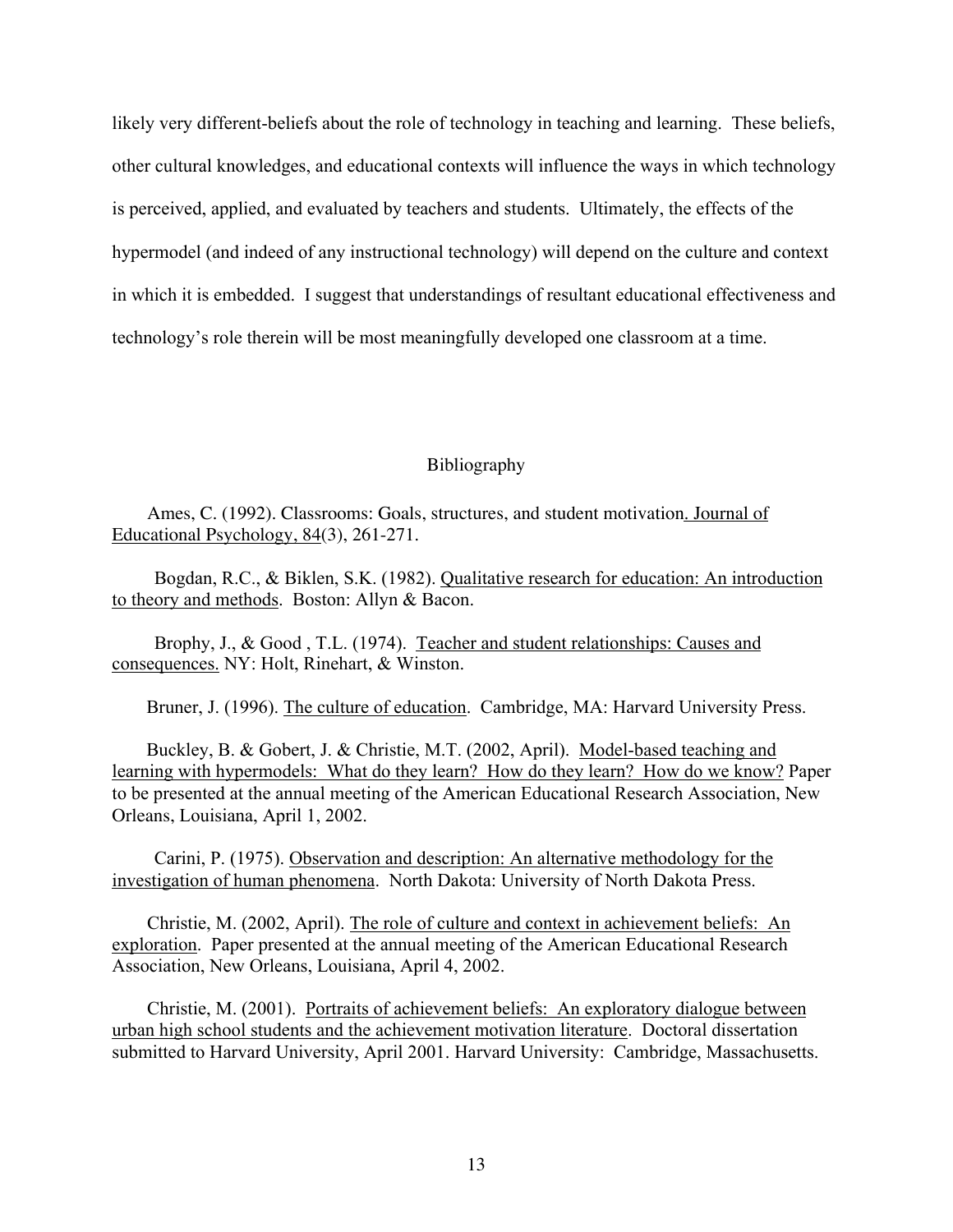Christie, M. (2000). Students' perceptions of academic selves: Toward an integrated theory for naturalistic research*.* Qualifying Paper submitted to Harvard University, February 2000. Cambridge, Massachusetts.

Christie, M. (1999, April). "We understood it more 'cause we were doin' it ourself": Students self-described connections between participation and learning. Paper presented at the annual meeting of the American Educational Research Association, Montreal, Canada, April 20, 1999.

Christie, M. (1997). Beyond literacy in science learning: The role of cyberacy in an urban classroom. Master's Thesis submitted to Harvard University, January 1997. Harvard University: Cambridge, Massachusetts.

Cole, M. (1998). Cultural psychology. Cambridge, MA: The Belknap Press of Harvard University Press.

Collins, A., Brown, J.S., & Newman, S.E. (1989). Cognitive apprenticeship: Teaching the craft of reading, writing, and mathematics. In L.B. Resnick (Ed.), Knowing, learning, and instruction: Essays in honor of Robert Glaser (pp. 453-494). Hillsdale, NJ:Erlbaum.

Cuban, L. (2001). Oversold and underused. San Francisco, CA: Jossey Bass Publishers.

Dweck, C., & Bempechat, J. (1983). Children's theories of intelligence: Consequences for learning. In S. Paris, G. Olson, & H. Stevenson (Eds.), Learning and motivation in the classroom (pp.239-256). Hillsdale, NJ: Lawrence Erlbaum.

Eisenstein, E.L. (1979). The printing press as an agent of change. Cambridge, UK: Cambridge University Press.

Haberman, M. (1991). The pedagogy of poverty versus good teaching. In Joseph Kretovics and Edwrd J. Nussel, (Eds.), (1994) Transforming urban education, (pp. 305-314). Boston, MA: Allyn and Bacon.

Hickey, D.T., Kindfield, A.C.H., Horwitz, P., and Christie, M., (1999). Advancing educational theory by enhancing practice in a technology supported genetics learning environment*.* Journal of Education, 181(2), 25-55.

Horwitz, P. & Burke, E. (2002, April). Technological advances in the development of the hypermodel. Paper to be presented at the annual meeting of the American Educational Research Association, New Orleans, Louisiana, April 1, 2002.

Horwitz, P. & Christie, M. (2000). Computer-based manipulatives for teaching scientific reasoning: An example. In M.J. Jacobson & R.B. Kozma, (Eds.), Innovations in science and mathematics education: Advanced designs for technologies of learning. *(*pp*.* 163-191). Hillsdale, NJ: Lawrence Erlbaum & Associates.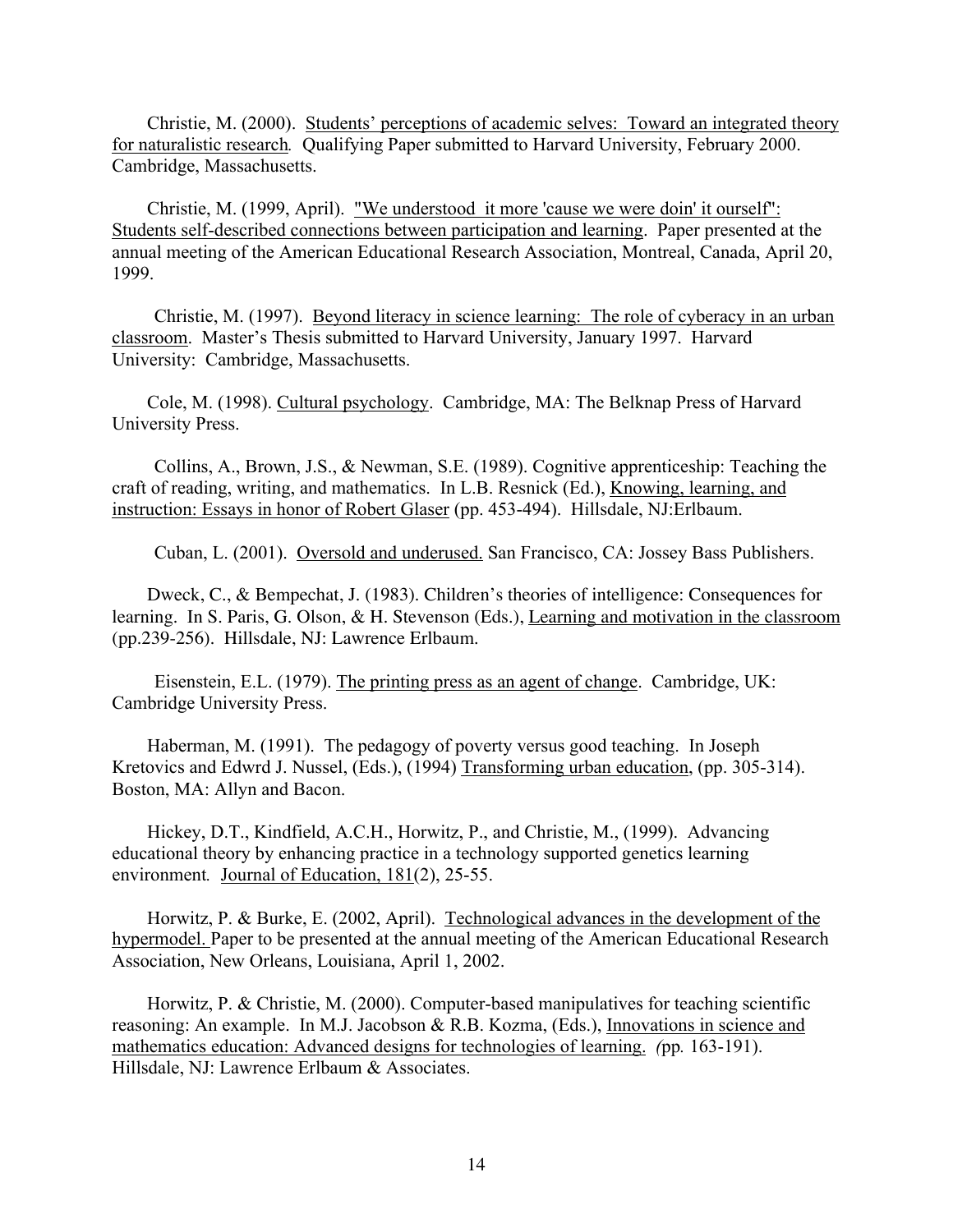Horwitz, P. & Christie, M. (1999). Hypermodels: Embedding curriculum and assessment in computer-based manipulatives. Journal of Education, 181(2), 1-23.

Horwitz, P. (1996). Linking models to data: Hypermodels for science education. The High School Journal, Dec./Jan 1996, 148-156.

Maehr, M. & Midgley, C. (1996). Transforming school cultures. Boulder, CO: Westivew Press.

McDermott, R. (1997). Achieving school failure 1972-1997. In G. D. Spindler (Ed.), Education and cultural process: Anthropological approache*s*, 3rd edition, pp. 110-135.

Means, B., Chelemer, C., & Knapp, M.S. (Eds.). (1991). Teaching advanced skills to atrisk students: Views from research and practice. San Francisco, CA: Jossey-Bass Publishers.

Means, B., Penuel, W.R. & Padilla, C. (2001). The connected school: Technology and learning in high school. San Francisco, CA: Jossey-Bass Publishers.

Johnstone, A.H. (1991). Why is science difficult to learn? Things are seldom what they seem. Journal of Computer Assisted Learning, 7(20)*,* 75-83.

National Research Council (2001). How people learn: Brain, mind, experience, and school. Washington, DC: National Academy Press.

Ong, W.J. (1982). Orality & literacy: The technologizing of the word. London: Routledge.

Patton, M. (1990). Qualitative Evaluation and Research Methods. Thousand Oaks, CA:Sage Publications.

Postman, N. (1982). The disappearance of childhood. New York: Vintage.

President's Committee of Advisors on Science and Technology [PCAST] (1997, March). Report to the President on the Use of Technology to Strengthen K-12 Education in the United States [Online]. Available http://www.whitehouse.gov/WH/EOP/OSTP/NSTC/PCAST/k-12ed.html#exec

Resnick, L. B. (1987). Education and learning to think. Washington, DC: National Academy Press.

Rogoff, B. (1998). Cognition as a collaborative process. In W. Damon, D. Kuhn, & R.S. Siegler (Vol. Eds.), Handbook of child psychology: Vol. 2. Cognition, perception, and language, (pp. 679-744). New York: Wiley.

Schunk, D.L. (1992). Theory and research on student perceptions in the classroom. In D.L. Schunk & J.L. Meece (Eds.), Student perceptions in the classroom. (pp. 3-23). Hillsdale, NJ: Lawrence Erlbaum.